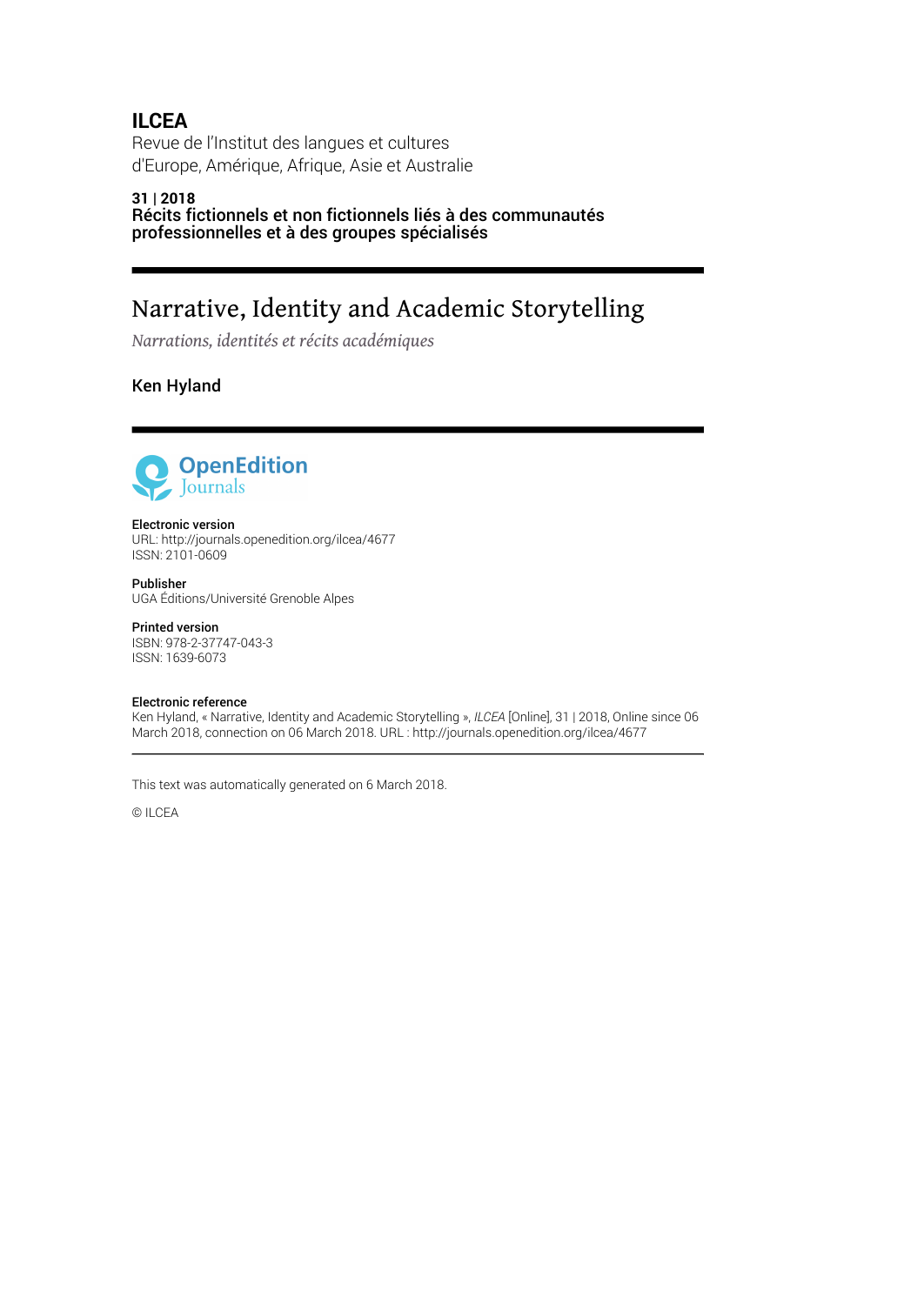# Narrative, Identity and Academic Storytelling

*Narrations, identités et récits académiques*

Ken Hyland

# Introduction

- 1 Most simply, a narrative is a spoken or written account of connected events: a story. Narratives in the social sciences, particularly those elicited through biographical interviews, have become the preferred method of data collection for researchers interested in identity and the connections between structure and agency (e.g. Block, 2006). The idea is that identity can be explored through the stories we tell about ourselves, tapping into the accounts that individuals select, structure and relate at appropriate moments. The underlying emphasis is on reflexivity and the belief that storytelling is an active process of summation, where we re-present a particular aspect of our lives. Giddens (1991) argues that self and reflexivity are interwoven so that identity is not the possession of particular character traits, but the ability to construct a reflexive narrative of the self. Identity comprises many narratives that a person constructs for him or herself which can vary with time and occasion.
- 2 In other words, narrative theorists argue that by analysing the stories people tell about themselves we can understand how they make their lives coherent and meaningful. Identity thus becomes salient and available for analysis, showing how people experience their lives as members of particular social groups. Despite their popularity, however, I would argue that interviews are a poor means of understanding identity. The narratives they produce are a self-conscious assembling of experience for a complete stranger from the local university. They have little real-world significance or consequences for the subject and are produced in a relatively formal and contrived context. Most of the time we are not performing identity work by narrating stories of ourselves into a researcher's microphone but claiming identities while engaged in doing something else. If identity is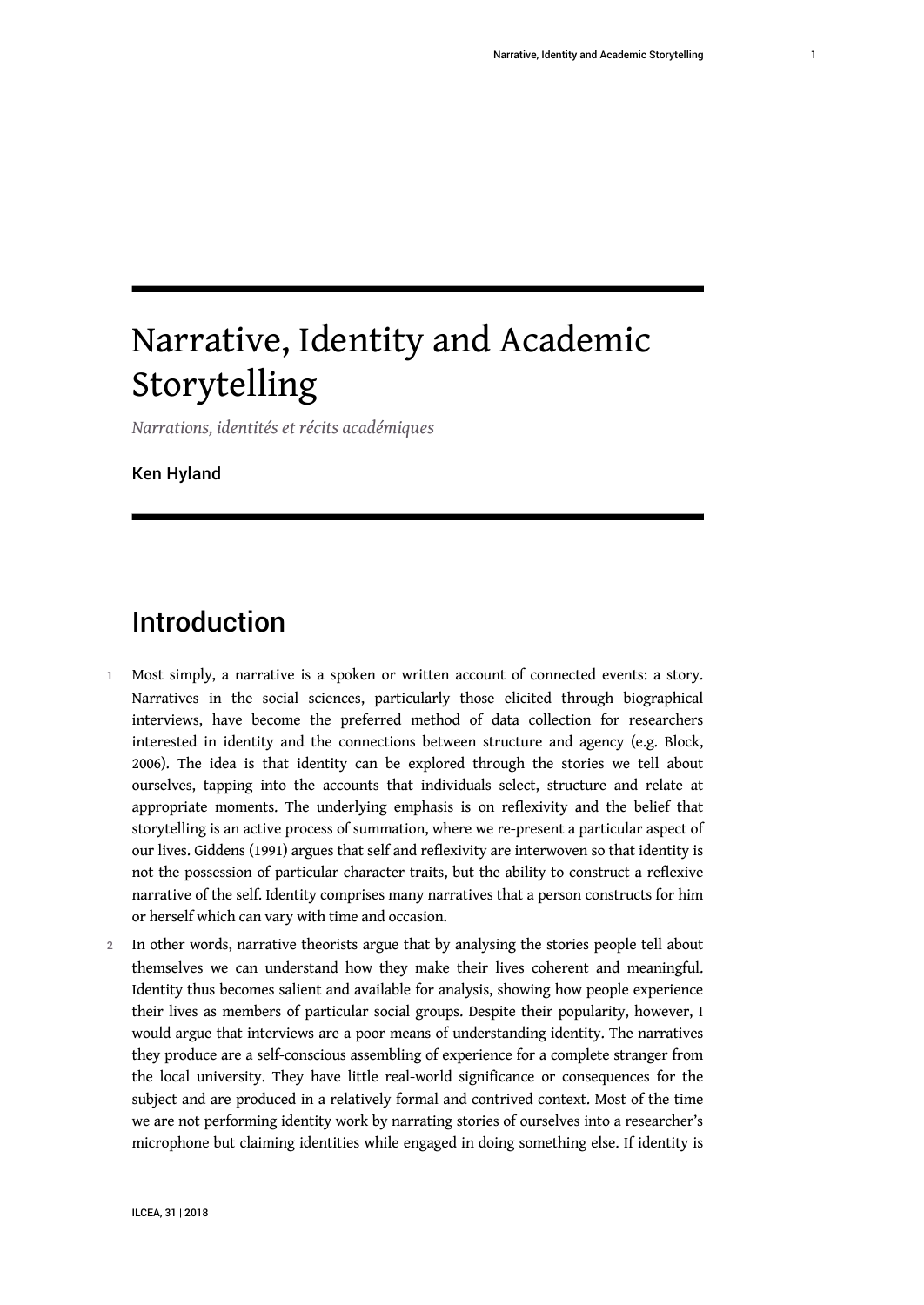3 This position would, of course, be contested by those such as Gilbert and Mulkay (1984) who see interviews as a way of getting at "contingent" and therefore more authentic aspects of science. For them, published papers presented the "empirical" or tidied up versions of research designed for a public audience. While I agree that we might understand, talk about and practice science in less formal and provisional ways, it is the public account which gets attention, accumulates credit and builds reputations. The public voice is the one which is heard and when we explore identity it is how others see us, rather than what we do privately, that contributes to our persona. It is in our public representations that identities are recognised, modified and challenged—identity is not merely a self-representation but a public one, even if this is carefully manipulated to project the professional image we desire. We need, in other words, to look at the nonfictional narratives that members of particular professional communities engage in to tell their stories. As Roland Barthes observes, "There is a prodigious variety of genres […] which can be used to accommodate man's stories" (1975: 237) and in this paper I am going to focus on three which are commonplace in academic life. In fact they are so ubiquitous as to be almost invisible: acknowledgements, homepages and bios.

## 1. Narrative genres, academic communities and corpus data

- 4 I am partly attracted to these genres by their ordinariness. The fact that they are part of the taken-for-granted background of academic life requires their writers to conduct no research to produce or careful analysis to craft. Neither strictly academic nor entirely personal, they do not carry the weight of academic texts which are critiqued by colleagues and assessed by review boards. They stand outside the research record but have a considerable socio-pragmatic relevance which makes them integral to it. My main reason for this selection, however, is that these genres are sites of professional exposure: they are places where academics can talk about themselves most explicitly. Acknowledgements, homepages and bios are therefore somewhat unusual in providing personal spaces for self-representation and story-telling, and exist in contrast to the anonymized, pseudo-objective, author-evacuated prose of mainstream academic work.
- 5 Often students and academics feel uncomfortably positioned, even alienated, by the impersonal conventions of academic discourse. They complain that the voice they are required to adopt in their dissertations, articles and monographs require them to "talk like a book" and this forces them to adopt an overly formal and coldly analytical persona which doesn't represent who they feel they "are". Ivanic (1998), for example, argues that a writer's "discoursal self" is socially constructed by the "socially available possibilities for selfhood" made available in the text and that her mature students had a sense of disowning part of the self they were required to use in the privileged discourses of the academy. In contrast, bios, acknowledgements and webpages provide venues for narrative self-representation which offer opportunities for writers to craft a more personal or "authentic" identity. So, in different ways, they are story-telling genres, and in them we can read the stories academics tell about themselves and the identities they are trying to create by doing so.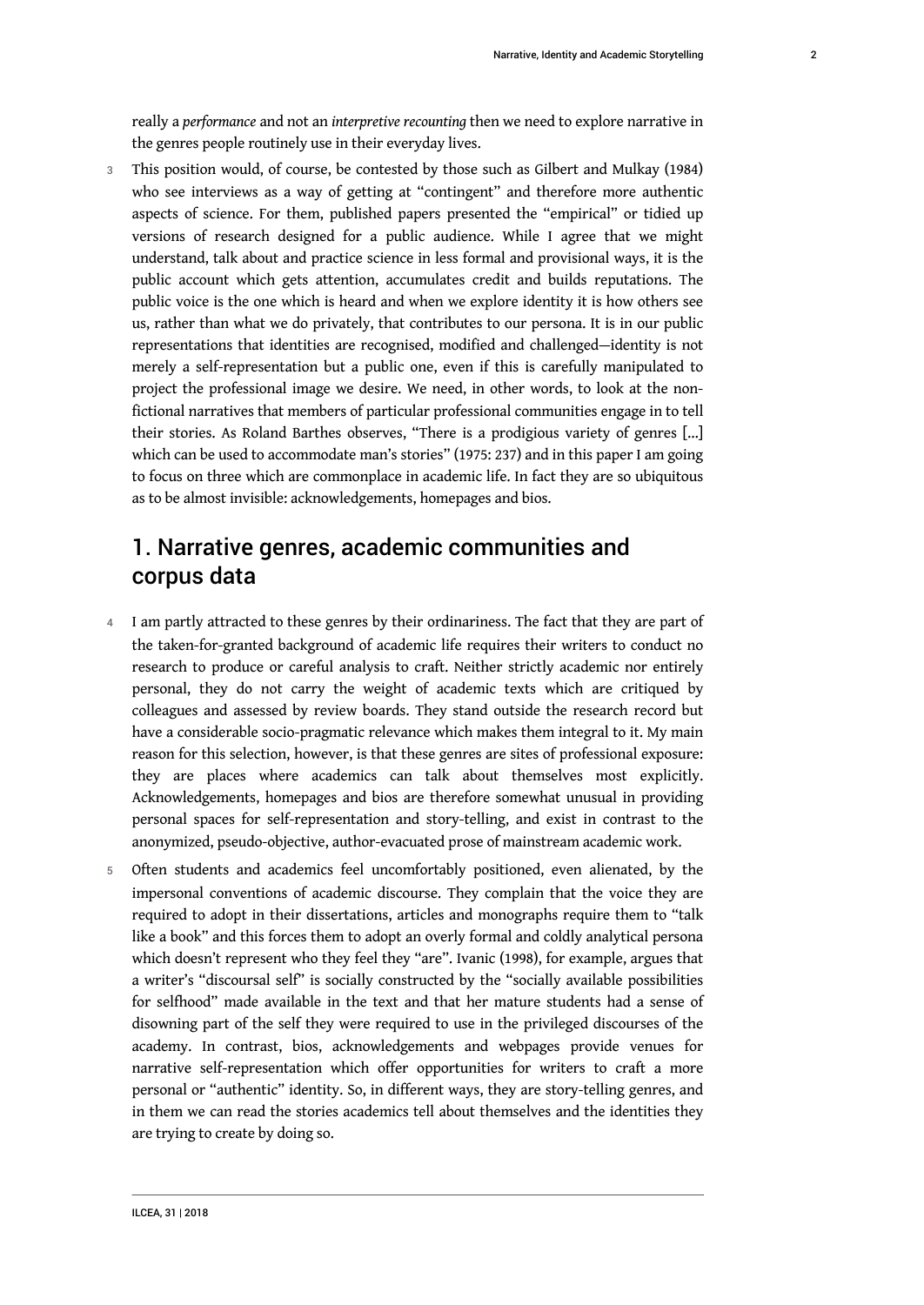- 6 Identity is a significant aspect of the relationship between individuals and institutions, and as a result is inscribed in the discourse choices made by community members when participating in valued genres. Whenever we speak we do so from within a specific "regime of language" (Kroskrity, 2000) and this is often not a matter of conscious individual awareness, but of routine and habit, accumulated, acquired and changed through myriad repeated interactions. This is what Bourdieu referred to as "habitus" and Foucault as our "archive": the partially visible discursive systems which we take for granted and operate within. In other words, disciplinary discourses are evidence of mutual recognition and preferred patterns of alignment and we can recover something of these alignments and preferences through the study of collections of texts. Corpora are important here as they represent a speaker's experience of language in a restricted domain and so provide evidence of typical choices in that domain.
- 7 Corpora haven't really been exploited as a way of looking at identity but they provide evidence of how we typically use language in a given context. So, by "dematerializing texts" away from actual concrete instances a corpus approach provides linguistic evidence of consistent rhetorical choices. Mapping typicality, it shows what is usual and what is deviant in collections of texts and so helps to reveal both underlying discourses and individual preferences. It brings to identity research evidence of how individuals, repeatedly and routinely, position themselves in relation to their readers so that in constructing knowledge and relationships they also construct themselves. In corpora, then, are traces of routine community practices and it is the repeated patterns of language that reveal actors' preferences and so construct communities and the individuals who work in them (Hyland, 2012). Corpora can show us how individuals collectively and repeatedly assemble markers of "who they are" through interaction.
- 8 So, these professional narrative genres are likely to represent the individual in a way which is valued by the community and as a result they express something of the tension between membership of that community and independence from it. This is what I have called *proximity* to a discipline, showing belonging, and taking a distinct *position* towards it, showing individuality. I am therefore using academic narratives to look at the two most contentious concepts in the social sciences, community and identity and in this paper I will argue two things:

- that these narratives tell us both about community and identity: that is, about disciplines and the people that make their professional lives in them;

- that corpus analysis is a productive way of studying both.

## 2. Community and identity

9 Community is something of a troubled concept, but we can see it as a shorthand for the practices and discourses routinely used by a particular group. The concept of community is particularly contentious when talking about disciplines as some writers see disciplines as little more than a convenient shorthand for practices that are less distinguishable and stable than we usually suppose (e.g. Mauranen, 2006). Others, writing from Post-modern positions, argue that the fragmentation of academic life has resulted in the death of disciplines (e.g. Gergen & Thatchenkery, 1996). Like most communities, disciplines change constantly if slowly, so that new disciplines like bio-technology and gerontology spring up at the intersections of existing ones and achieve international recognition, while others like philology and astrology decline and disappear.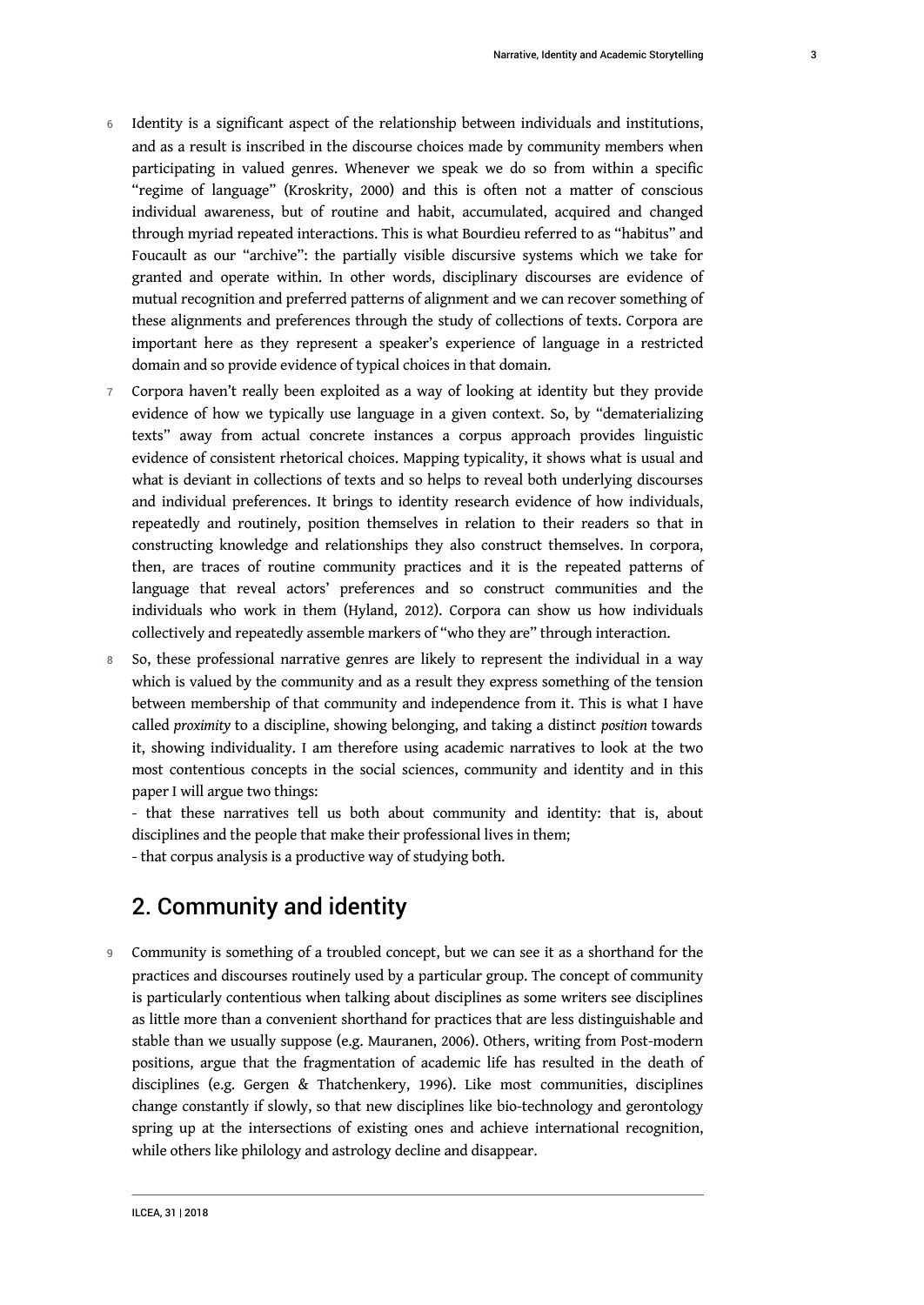- 10 Discipline is, however, a notion with remarkable persistence and the distinctive existence of disciplines can be informed by study of their rhetorical practices. Essentially they provide the context within which we learn to communicate and to interpret each other's talk, gradually acquiring the specialized discourse competencies to participate as members. They are the places we craft our identities, cement relationships and achieve recognition, where we find the tools and resources to live out our professional lives. We can therefore see disciplines as language using communities which help us join writers, texts and readers together (e.g. Geertz, 1973).
- 11 Because corpora allow us to focus on community practices, they also tell us something of how writers understand their communities: what their readers are likely to find persuasive and impressive. So these repeated rhetorical decisions don't just construct communities; they also construct individuals. Benwell and Stokoe (2006) argue that identity is "the ways that people display who they are to each other " so it doesn't exist *within* individuals but *between* them. It is the product of the interaction of individuals and is created within social relations. This is identity as the "performance" of a speaker or writer—what they *do* through the texts they engage in and the linguistic choices they make. In this view identity is something we create through the ways we participate in our everyday discourses. So while it may be a "performance", and subject to change, it is a performance which is re-inscribed in us over time. Identity comprises dispositions to behave in certain ways, to make particular discourse choices in routine situations.
- 12 As I have argued elsewhere (Hyland, 2012), these individual and collective identifications are symbolized in genres, so that speaking and writing in community-specific ways proclaims both individuality and membership of a group and a culture. Identity thus involves *proximity*: it depends on *identification with* something as we draw on the disciplinary schema which both shape and enable particular "speaking positions" and disable others (Baynham, 2006). At the same time, these broad templates for how we see and talk about the world are also the resources we need to present our own perspectives. Academic reputations are based on saying something new, but doing so in ways that are familiar to those we are trying to convince. So while proximity concerns how genre choices construct individuals as members, *positioning* is how these choices construct members as individuals.
- 13 Obviously everyone is different. Social class, ethnicity, gender, age and so on influence how we make sense of our disciplines and how we interact with colleagues in performing a professional identity. When acting as academics, however, we are acting in a restricted context which gives meanings to our language choices. We can see something of this in the three genres I have mentioned where self-representation is most explicit, the narrative genres of acknowledgements, article bios and academic homepages

## 3. Identity in thesis acknowledgments

14 I begin with a genre which initially seems to have little to do with identity. Acknowledgements, however, offer students an opportunity to give credit to institutions and individuals who have contributed to their thesis in some way and to make a favourable impression on readers. So while acknowledgements can act as a means of recognizing debts and achieving a sense of closure at the end of a long and demanding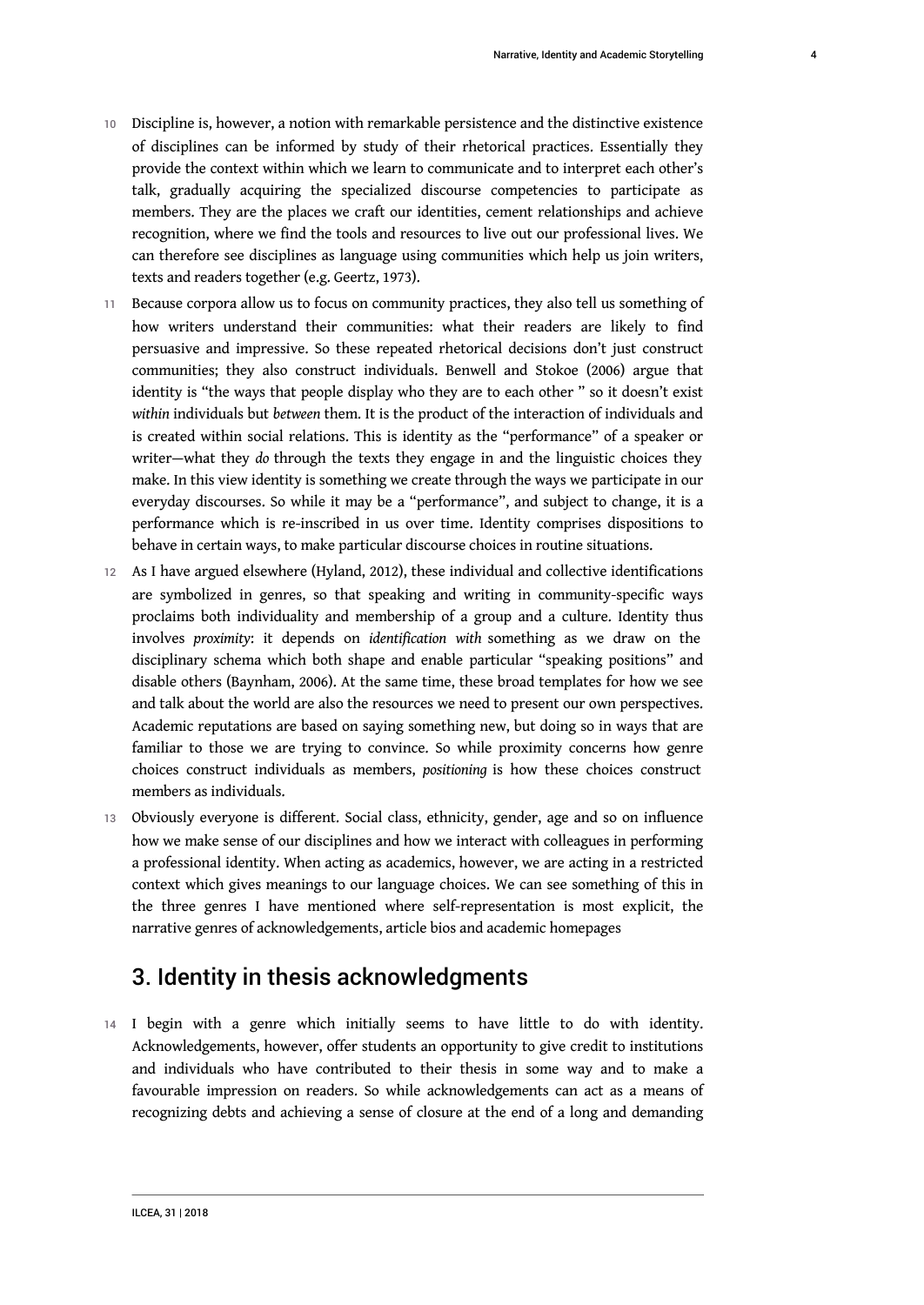research process, they also reveal the writer as someone with a life beyond the page, an individual among academics.

- 15 Acknowledgements can tell a story to help create a professional and personal identity. Ben-Ari (1987), for example, comments on the role of acknowledgements in constructing a professional identity through their strategic role in "careering". In postgraduate acknowledgements this is achieved through the student's management of his or her relations to the disciplinary community and affiliation to particular research groups, leading figures or academic orientations. In a corpus of 240 acknowledgements accompanying Masters' dissertations and PhD theses written by Hong Kong students in six disciplines (Hyland, 2003; 2004), I discovered that students use this channel to not only recognize assistance and support, but also to construct a particular persona. Thus 95% of thanks included the reason for acknowledging the person which suggests that writers weren't only addressing the people they acknowledged but a much wider audience. In fact they were using the acknowledgement to construct a narrative for themselves as good researchers and sympathetic human beings.
- 16 The opening reflecting move, for example, allows students to publicly contemplate what they have gained through the research experience. Here writers can present a self free of academic conventions and reveal a real individual coping with and triumphing over, the exacting demands of research:

1) When I naively stepped onto this path of self-discovery, I hardly understood the academic, emotional and physical difficulties in doing a qualitative research and writing an academic paper. (SA PhD)

2) I feel I have learnt a lot from writing this thesis searching for the truth of science and life. This is the great treasure I will cherish not only in my future academic career but in my whole life. (Bio PhD)

17 Often there is an implication in these reflections that this tremendous effort and sacrifice deserves success. There is rhetorical intent, suggesting that the writer is a hard-working, conscientious individual, worthy of the degree:

3) This dissertation took almost three years from conception to completion. It involved countless cycles of exploration, inquiry, meditation, enlightenment, doubt, confusion, uncertainty, and perseverance. (AL PhD)

18 Thanking for academic help also displays the crafting of a professional self. PhD graduates are often anticipating a scholarly career, and a relationship with one's supervisor can secure the guidance and professional contacts of an established academic. So graduation is not the end of a relationship but the beginning of a more fruitful one. S upervisors, in fact, appeared in every acknowledgement revealing the intellectual, and often emotional, obligation writers feel towards them.

4) The author would like to express his thanks to his supervisor Dr Wing Suen of School of Economics and Finance, the University of Hong Kong for his continuous guidance and giving the author a long lasting supervision, support and advice to do this research. (Bus PhD)

5) I would like to thank Dr Mun Fai Leung, my supervisor, for his patient and insightful guidance. (Engineering MSc)

- 19 More directly relevant to the public construction of an academic self, however, is the fact that who we identify with contributes to who we are, or are seen to be.
- 20 In the hard sciences the creation of knowledge is heavily dependent on the collaborative exchange of materials, information, and unpublished results which enmeshes the researcher into networks of reciprocal obligations. The effective construction of a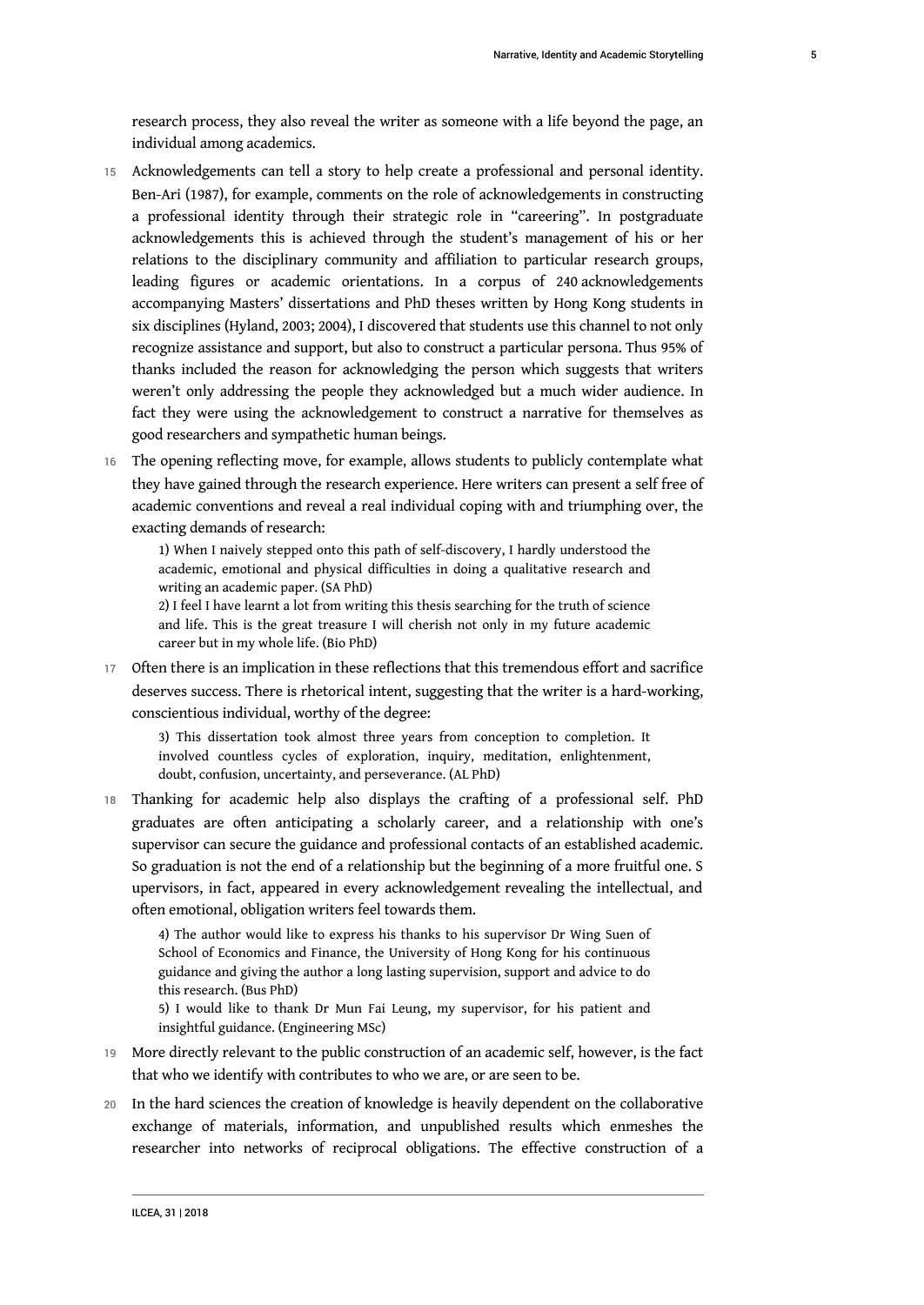credible academic persona therefore depends on who you know. Mentioning key figures can both gain the writer important credit and help project a scholarly persona.

21 Less obviously, we can also see the construction of identity in the acknowledgement of individuals and institutions who have provided resources such as data, technical help and financial support in completing the research process. While research often crucially depends on this kind of support, we can also see the textual production of an academic self in the detailing of thanks for prizes, prestigious scholarships, company sponsorships or travel grants. The following examples give some flavour of this:

6) The research for this thesis was financially supported by a postgraduate studentship from the University of Hong Kong, The Hong Kong and China Gas Company Postgraduate Scholarship, Epson Foundation Scholarship, two University of Hong Kong CRCG grants and an RCG grant. (Computer Science PhD) 7) This project was generously supported by funding from Hong Kong Polytechnic University's Staff Development Committee. Support has been forthcoming, too, from Cathay Pacific Airways in the form of complimentary air travel, which has allowed me to attend a number of overseas conferences and thereby bring the

research to the attention of a wider audience. (Applied Linguistics PhD) 22 While the writer may feel obliged to refer to his or her funding agency, an examiner is

- unlikely to remain unimpressed by the writer's obvious talent and academic credentials.
- 23 Similar rhetorical intentions perhaps lie behind acknowledging individuals for organising conferences, reviewing articles, and collaborating on publishing projects. Particularly prevalent in the sciences, such gratitude clearly serves to enhance the writer's professional credentials:

8) A special acknowledgment is extended to Y.K. Leung at Stanford University for providing spreading resistance analysis and to Prof. Simon Wong for reviewing my IEDM paper. (Electronic Engineering PhD)

- 24 It is not difficult to see the textual construction of an academic self in these apparently innocent appreciations from a grateful graduate. They help mark the writer out as an individual whose academic talents have already been recognized and who may therefore be a deserving candidate for further honours.
- 25 In the human sciences, on the other hand, students more often thanked their subjects. This is a vivid example:

9) I would like to acknowledge the invaluable contributions of the hundreds of Filipino domestic workers in Hong Kong who unselfishly shared their lives and whose life's narratives essentially formed the basis of this dissertation. … For reasons that they would understand, they would remain anonymous in this work. However, if someday they get the chance to read this work, I have no doubt that they will readily recognise their voices that have enlivened the many Sunday afternoons shared together in the parks, under the bridges and under the trees; in the sun and rain; enduring the heat and cold of the changing seasons. (AL PhD)

- 26 While subjects themselves are unlikely to read the text, quite subtle rhetorical intimations of professional commitment and academic competence can be communicated to professional readers, hinting at the authority and involvement of the writer and of trials overcome.
- 27 In addition to crafting a disciplinary persona in their acknowledgements, the fact that almost 40% of the thanks in the corpus were to friends and family suggests that the genre also provided them with the chance to project a more human face and a social identity. The fact that over 90% of these thanks identified family and friends by their full name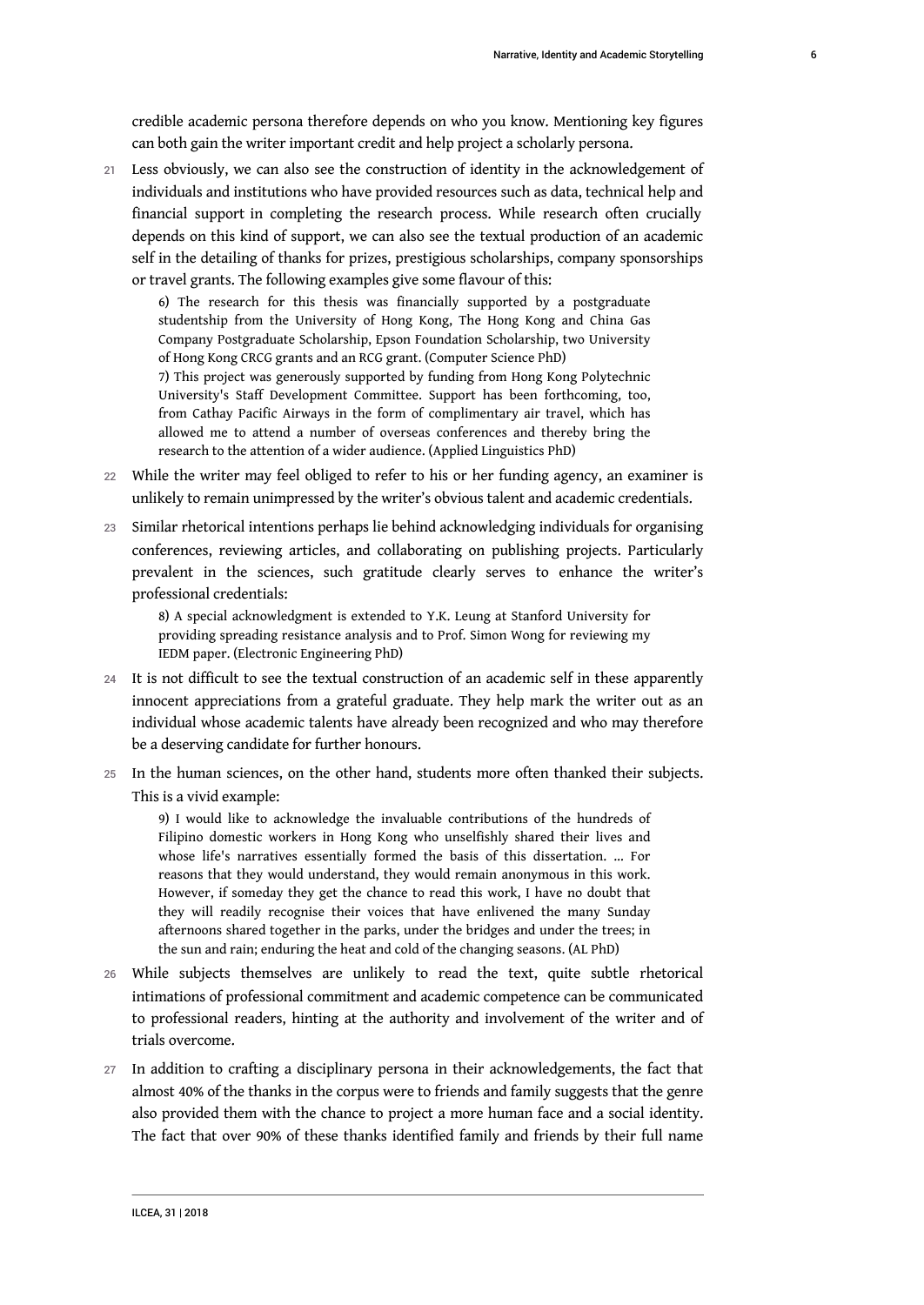indicates a clear awareness of audience and perhaps an opportunity for the writer to represent him or herself as a social person, something which is not available in the

dissertation proper:

10) Gratitude expressed to all my research teammates including Miss Irene Kung, Miss Charlotte Yim and Mr Z. Q. Fang. Their humour and spiritual support smoothened my research progress. (Biology PhD)

11) My heartfelt gratitude especially to my two mentors, my mother, Mrs Gita Vyas and my father, Late, Dr V. K. Vyas who said that I could do whatever I set my mind to. (Applied Linguistics PhD)

28 Often, and more significantly, references to the tensions and hardships of research are common at this point in these acknowledgements. Alluding to the struggle and ultimate triumph over the difficulties of graduate study helps display core academic values of modesty, generosity and gratitude which help define the public face of their discipline:

12) Most importantly, I would like to thank my parents and my dearest wife, Rowena Chui. Without their support and great encouragement, I cannot concentrate on my work and overcome the difficulties. (Computer Science PhD) 13) Last, but definitely not the least, I am greatly indebted to my family. It was my parents' unconditional love, care, and tolerance which made the hardship of writing the thesis worthwhile. (Public Admin PhD)

- 29 So while writers become more human, and perhaps more sympathetic to readers, they do not lose sight of the need to project a credible and academically distinctive identity. These statements, recognizing friends and relations, mark the writer out as a real, individual person. At the same time, however, they also index shared belonging though participation in a community ritual which signals a change of status and seeks recognition as a member.
- 30 To sum up, while acknowledgements are often seen as outside the pantheon of academic genres, they are very much part of the rhetorical package of the dissertation, offering insights into the persona of the writer. By telling a story about who the writer is, or chooses to present him or herself as, acknowledgments are a narrative of identity, a representation of the storyteller as a competent academic and worthy human being.

## 4. Identity in Academic Bios

- 31 A more obvious opportunity for academics to present a scholarly identity is in the short personal bio statements which accompany research articles. Bios are authentically produced, naturally occurring texts constructed for a genuine purpose; a site where academics stake a claim to a certain version of themselves for their peers and institutions. This is probably the most explicit public assertion of self-representation in scholarly life. It is a genre where, in 50 to 100 words, academics present a narrative of expertise for themselves. It is particularly interesting as it sits in stark contrast to the article itself, which has been stripped of identifying information for blind peer review.
- 32 This is an opportunity for novice and experienced scholars alike to manage a public image through the careful recounting of achievement. It is an opportunity to make a claim for a particular identity through a genuine story-telling genre and so, unlike the familiar narrative interview, it does not produce self-conscious talk in a formal and lowstakes context. The following comments relate to a corpus of 600 bios taken from articles in three disciplines, Applied Linguistics, Electrical Engineering, and Philosophy, and also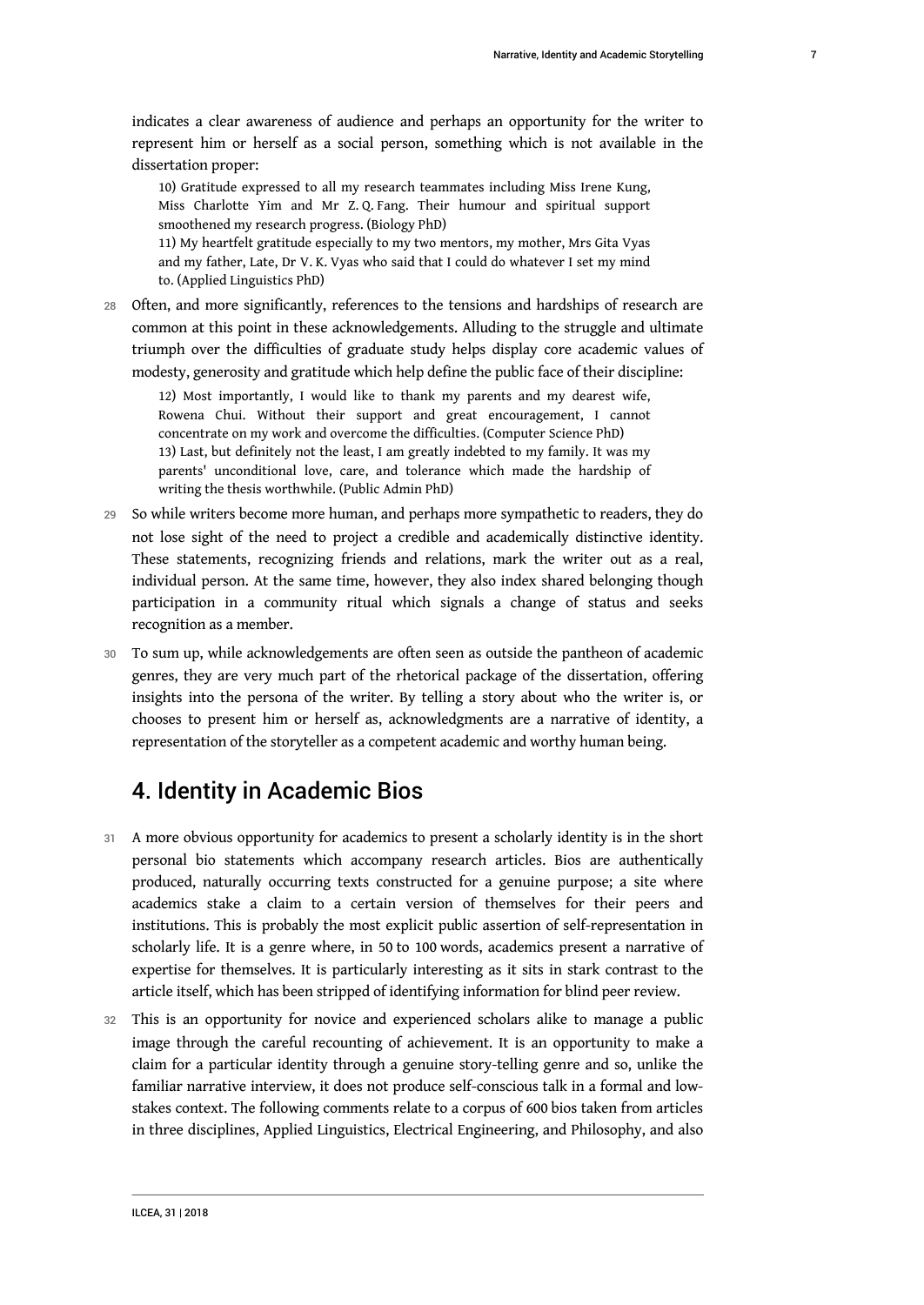controlled for gender, with 100 bios by males and females in each discipline (Hyland & Tse, 2012).

33 Using this corpus we looked at what people said about themselves (moves) and how they said it (based on verb types). Table 1 gives the frequencies per 1000 words of these features.

| Moves            | Totals |      | ‰ Words   Verb Types   Totals |                | ‰ Words |
|------------------|--------|------|-------------------------------|----------------|---------|
| Employment       | 577    | 12.1 | Relational                    | 1,330          | 27.9    |
| Research         | 475    | 10.0 | Circum.                       | 138            | 2.9     |
| Education        | 296    | 6.2  | Intensive                     | 856            | 18.0    |
| Publications     | 283    | 5.9  | Possessive                    | 365            | 7.7     |
| Achievement      | 88     | 1.8  | Material                      | 1,103          | 23.2    |
| Comm. services   | 84     | 1.8  | Mental                        | 58             | 1.2     |
| Personal profile | 50     | 1.1  | Verbal                        | 54             | 1.1     |
|                  |        |      | Behavioural                   | $\overline{2}$ | 0.0     |
|                  |        |      | Existential                   | 1              | 0.0     |
| Total            | 1,853  | 38.9 |                               | 2,548          | 53.5    |

Table 1. – Overall Frequencies of Moves and Verb Types

- 34 The table shows that writers overwhelmingly mentioned employment in their bios, always stating their current post and, together with research interests, this comprised over half of all move types in the corpus. In terms of representing these experiences, *how* they conveyed these moves, writers used relational and material process types (verb types) to discuss themselves in 95% of all clauses. The dominance of these process types stresses the importance of what the individuals claimed to *be* and what they *do*.
- 35 Relational process types predominantly clustered in what Halliday (1994: 119) calls *intensive* types, where a writer claims to *be* something, such as an assistant professor, a doctoral student or specialist in some field or other. These made up two thirds of all relational processes, with possessives, where writers stated they *had* some form of experience or research interest, comprising another 27%. Circumstantial processes, where the process includes attribute of some kind, such as what the writer is *interested in* or an institution he or she is *affiliated with*, were also present in these texts but were far less common.
- <sup>36</sup>Looking at the *move results* in more detail, we find that gender is a relatively insignificant factor in influencing how writers represented themselves in bios with both men and women saying similar things about themselves in similar ways, the main difference being that men tended to foreground what they had formally accomplished by way of publications and service to the academic community rather more. Many women did not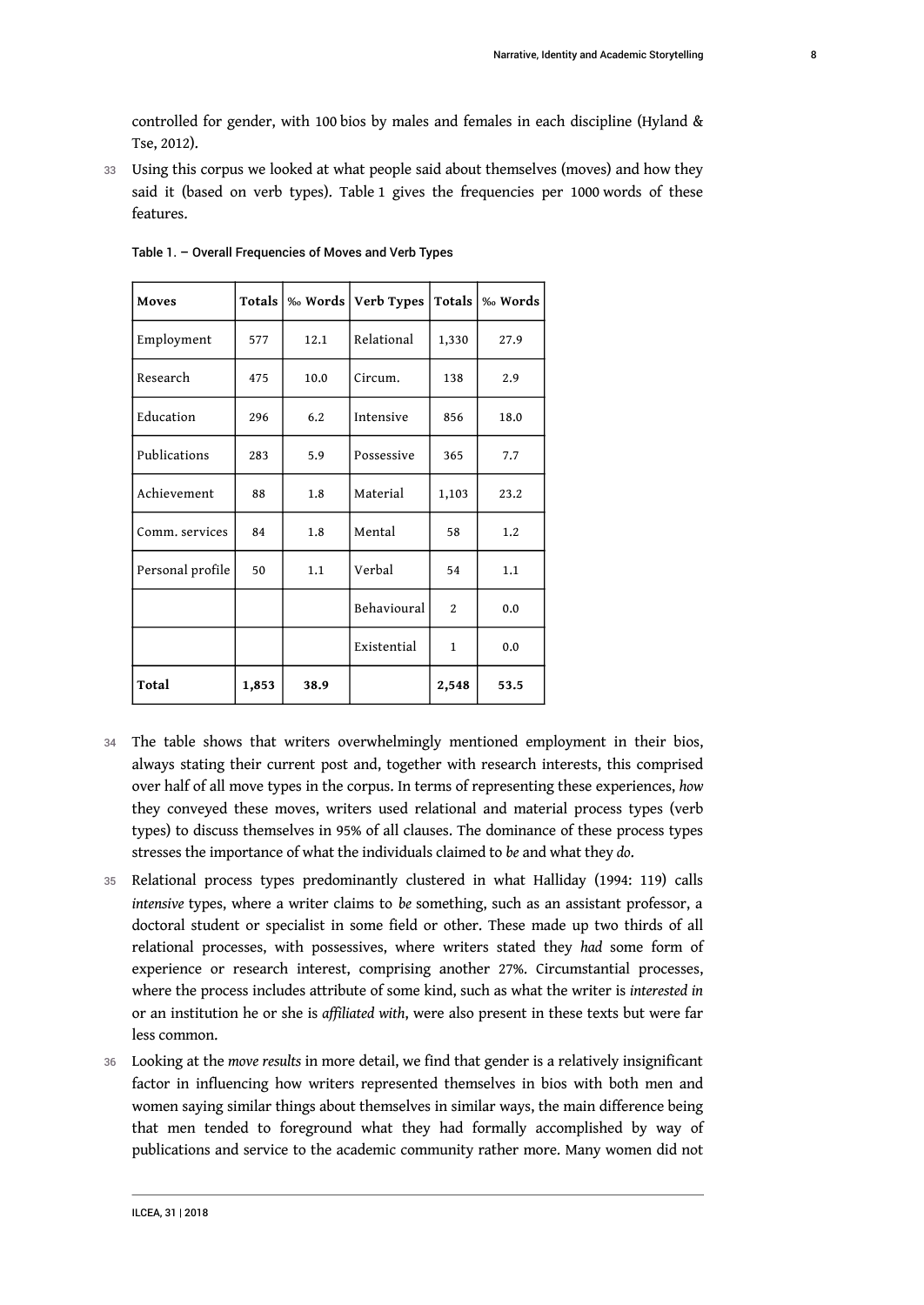mention publications at all and simply offered a list of their educational experiences and professional qualifications.

37 Regarding rank, the data show an upward curve in the mention of research, employment, publication and achievement moves in traversing across the status cline. Senior scholars, in particular, were significantly more likely to discuss both their research interests and publication outputs. At the other end of the scale, research students largely used the opportunity to set out an educational background. In the absence of a clear publication record, they sought to manufacture a credible disciplinary identity by highlighting the fact they had taken a higher degree at a prestigious university. These credentials are also often supplemented by a specification of the writer's research interests, as here:

14) Hua Luan is currently a PhD student in School of Information, Renmin University of China. Her research interests include data warehousing, data mining,  $\left[ \ldots \right]$  (EE)

15) Charlotte Cobb-Moore is a doctoral candidate at Queensland University of Technology. Areas of research centre around young children's social interactions, with particular focus on their enactment of governance and […] (AL)

38 While rank and gender seem relatively unimportant in identity construction, discipline was the most significant influence on what authors included in their bios. Perhaps the most striking difference is the importance engineers give to education, a category which they use to claim expertise in a specific area of study, thus promoting a scholarly insidercompetence in esoteric skills and knowledge:

16) She received the PhD degree (on thin-oxide technology and novel quasinonvolatile memory) from the University of California, Berkeley in 1999. 17) Irene Ntoutsi received her PhD in Informatics from the Department of

Informatics, University of Piraeus, Greece.

- 39 This perhaps reflects a hard science apprenticeship-model where the education of PhD students is also an opportunity to research and publish as part of a team, making education more central to their bios. Research is typically less individually conceived and independently conducted here than in the soft knowledge fields and so for many engineers educational training is a significant aspect of their career profile and therefore tends to be given more attention in their bios than with writers in applied linguistics and philosophy.
- 40 In contrast, applied linguists crafted identities around their research interests, making a claim for credibility through insider expertise. These made up about a third of all acts in their bios:

18) Her research interests include human motivation and affect in a variety of applied contexts. (AL)

19) Jennifer de Winter's scholarship unpacks traditional and new media convergence within global markets. (AL)

- 41 This not only stakes a claim for academic credibility through familiarity with areas of current interest, but also aligns the writer with a particular camp of like-minded individuals.
- 42 Philosophers, on the other hand, prefer to highlight their publications. In philosophy r esearch is spread out over a broad range of topics with long range solutions, slow publication times and books as preferred modes of dissemination (Becher & Trowler, 2001). Because of this perhaps, publications take on a particular significance which is very different from the hard sciences where publication is frenetic and multiply authored.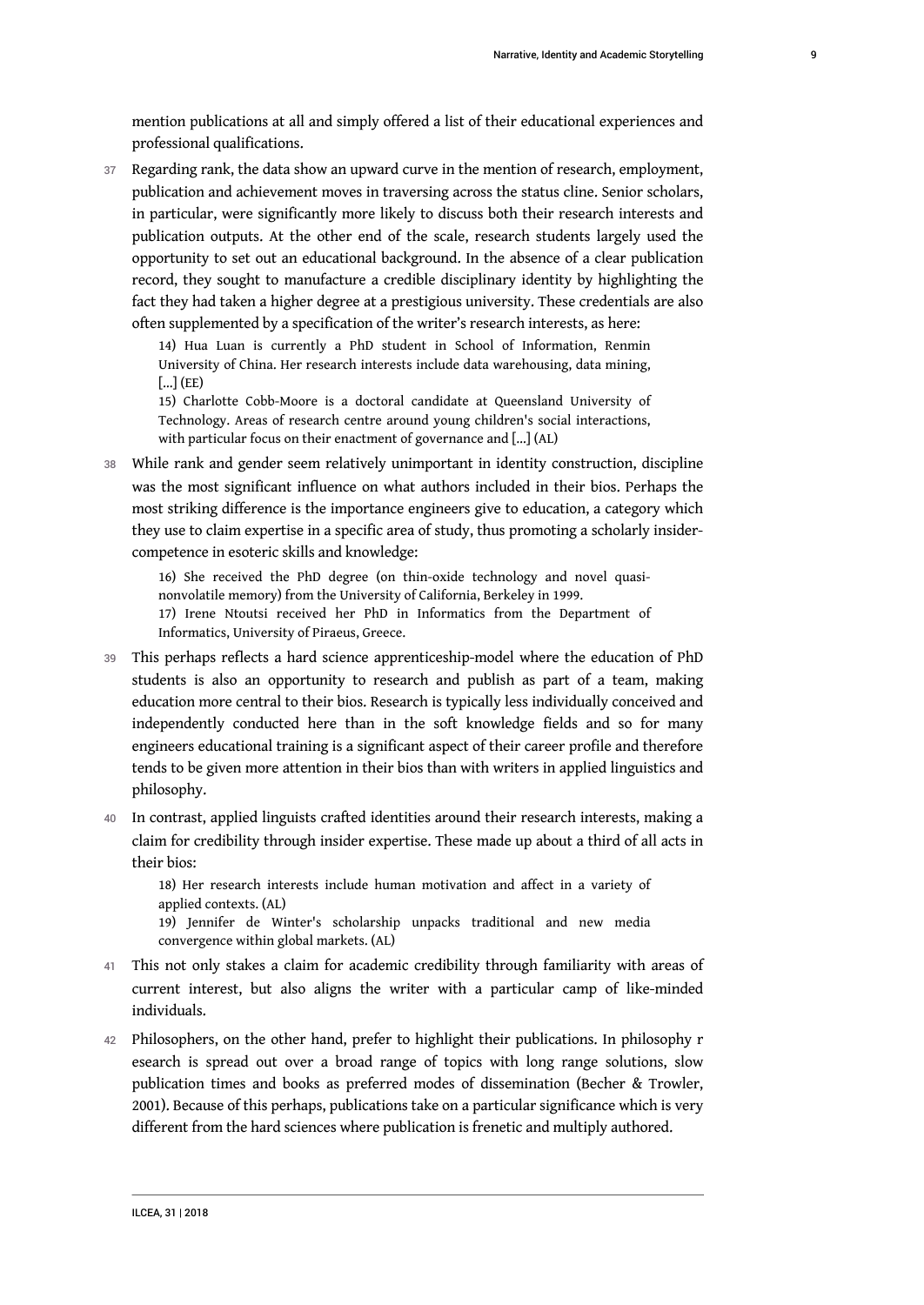<sup>43</sup>Turning to the results of the *verb analyses*, we can see that identity is expressed not only in terms of *what* we talk about but *how* we talk about it. Table 1 shows that relational forms increased with rank and material forms decreased with rank. So there is a shift from seeing our activities as something we *do* to something we *are*. Relational clauses present identity claims as they construe "being" and relational processes are mainly *intensive*, where a writer claims to *be* something, such as an assistant professor, doctoral student, etc. These claims are strengthened by use of *identifying* over *attributive* choices, particularly among professors, where they are over twice as frequent:

20) Bonnie Urciuoli is Professor of Anthropology at Hamilton College. (AL)

21) She is the author or co-author of over 40 technical papers and is the holder of two patents. (EE)

<sup>44</sup>These choices give a definiteness and uniqueness to what is being claimed. They *identify* the writer by signalling that this is an important part of who they see themselves as. The bios of students and support staff, in contrast, use attributive options to signal class membership rather than a unique identity:

22) Sampath is a member of the Institute of Industrial Engineers.

23) He is a PhD student in Teaching English as a Second Language at UBC.

45 Status, therefore, has some impact on identity representation, but once again, it isn't status or gender but discipline which is the major influence on choice. Applied linguists, for example, were more likely to represent their work as an act of discovery and cognition through mental processes:

24) Her recent work examines the intersections of civic rhetoric and digital spaces.

(AL)

25) He investigates writing skill in classroom and workplace settings […] (AL)

46 This adds a reflective and studious shade to a bio, representing the writer as a thinking academic rather than as an intellectual worker grinding out a quota of papers and presentations. Engineers, in contrast, and particularly male engineers, used more verbal forms to present themselves as arguers and discussers:

26) She is now lecturing at Sanjesh College of Computing and Statistics, Tehran, Iran. (EE)

27) He proposes the use of selectively grown epitaxial layers […] (EE)

- 47 Like mental processes, verbal choices highlight human agency, bringing the role of the writer, lecturer or presenter to the forefront and so helping to construe the author explicitly in his or her scholarly role.
- 48 The greatest disciplinary variations, however, were in the ways writers employed relational processes and, in particular, philosophers' use of identifying relational clauses. Explicitly naming oneself as something or other is a significant aspect of identification and philosophers did this twice as frequently as applied linguists and nearly four times more than engineers. This option stresses a unique position for the writer and emphasizes an individual contribution:

28) Jeanne Openshaw is Senior Lecturer in Religious Studies at the University of Edinburgh. (Phil)

29) He has been President of the International Association for Aesthetics, Secretary Treasurer of the American Society for Aesthetics, and […] (Phil)

49 The prevalence of this pattern in philosophy may be due to the particularly individualistic ethos of the discipline which encourages writers to put their personal stamp on what they write. Research practices which stress interpretations and arguments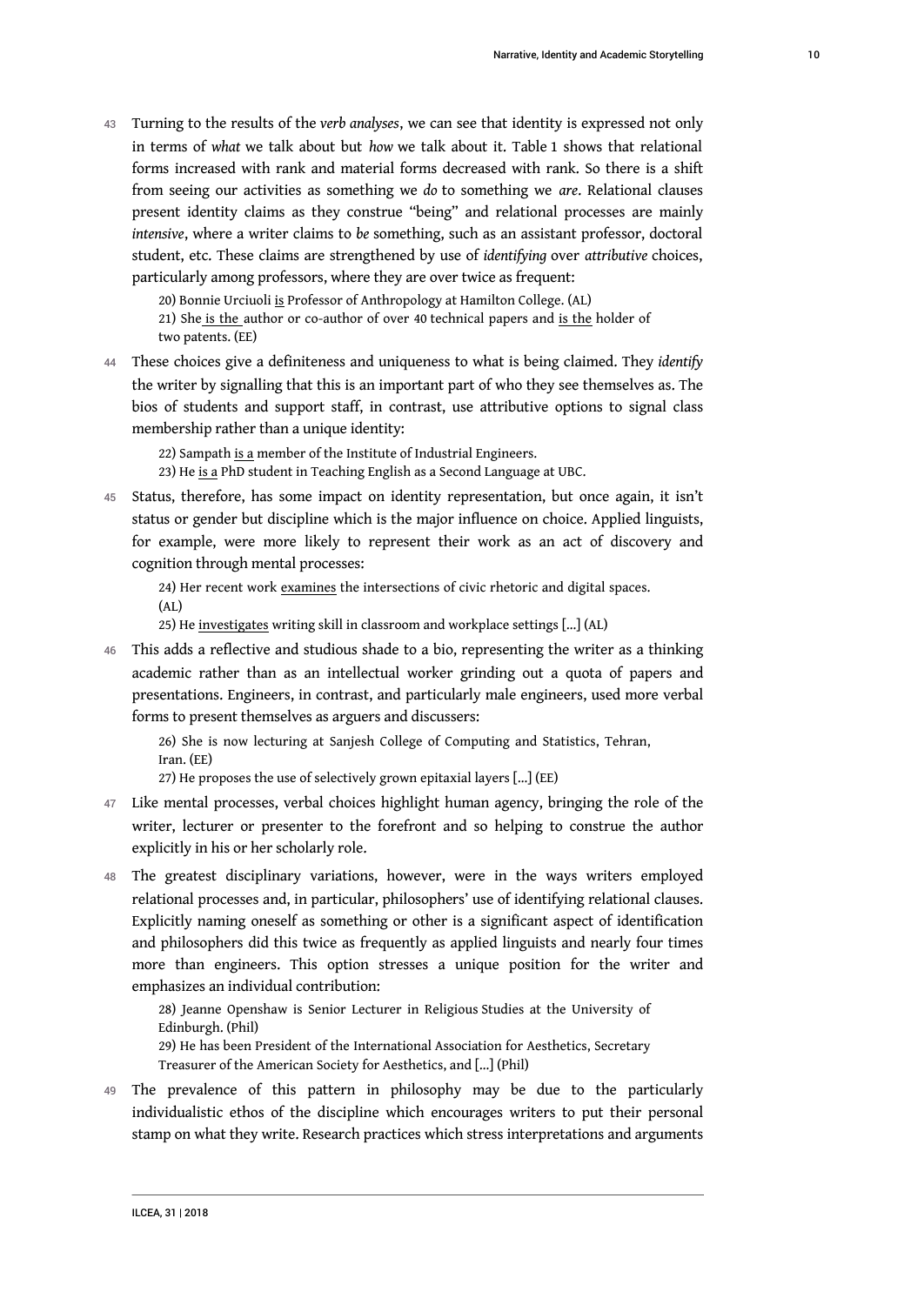as the creative insights of the author offers a way of positioning oneself in relation to colleagues which is very different to the self-effacing ideology which sees results as the collective endeavours of a team simply reporting experimental outcomes.

50 To sum up, while the bio seems a standardized genre with a limited range of options, these apparently bland descriptions are cross-cut by rank, gender and, most significantly, by discipline. This story-telling genre thus presents a narrative of the self, but one constructed out of the rhetorical options our communities make available. We gain credibility as disciplinary members and approval for our performances by *positioning* ourselves in relation to others using these discourses. In turn, we are ourselves positioned by these same discourses. So there is a tension here as, while we use genre conventions to index membership, claiming *similarity*, we gain reputations by taking a different stand or using a distinctive set of genre options. Positionings are not all the same and we might expect to find clearer examples of this in a genre which gives more textual space to selfrepresentation, the academic homepage.

### 5. Identity in Academic Homepages

<sup>51</sup>Identity partly involves *identification*: identifying ourselves as belonging to a particular group by taking on its discourses, genres and understandings, what I have called proximity. Creating an academic homepage thus involves presenting the self by selecting materials likely to be valued by a particular group; it means making an identity claim. But there are tensions here as identity has become a marketing tool for universities who frequently manage this genre in ways which promote the institution at the expense of the individual. As Thoms and Thelwell (2005) observe:

The institution merely constructs academics in the model that is ideologically suited in order to promote the institution. Academics are thus denied any autonomous subjectivity construction, and yield to the constructed display items in the university electronic window.

- 52 The individuality of academics is marginalized in the name of university branding, suppressing a multi-dimensional view of the person to better showcase the university.
- 53 To regain some control over their representations, many academics create their own pages and to understand differences in the claims being made for the individual subjects I compared differences in the two versions of this genre. This involved examining a corpus of 100 homepages in philosophy and physics: 50 university hosted and 50 individual pages by the same authors and taking equal numbers of full professors and Assistant Professors and of men and women from each discipline (Hyland, 2011). I studied the visual design, hyperlinks, and textual representations, all of which are potential materials to construct identity through proximity to community-valued practices and experiences while simultaneously using these materials to position oneself as an individual player.
- <sup>54</sup>*Visual representation* is important in constructing identity in homepages and the most striking feature of the university staff pages is their glossy uniformity. Design, format, colour and images are determined by the institution and duplicated for every member in a department. While located in different disciplines, universities, and countries, the pages in figures 1 and 2 have a similar grid structure and narrow colour range. The pages are dominated by banner headings carrying institutional logos and department and university names, and by sidebars with departmental information. These features act as symbols of ownership which remove agency and position the individual as an employee.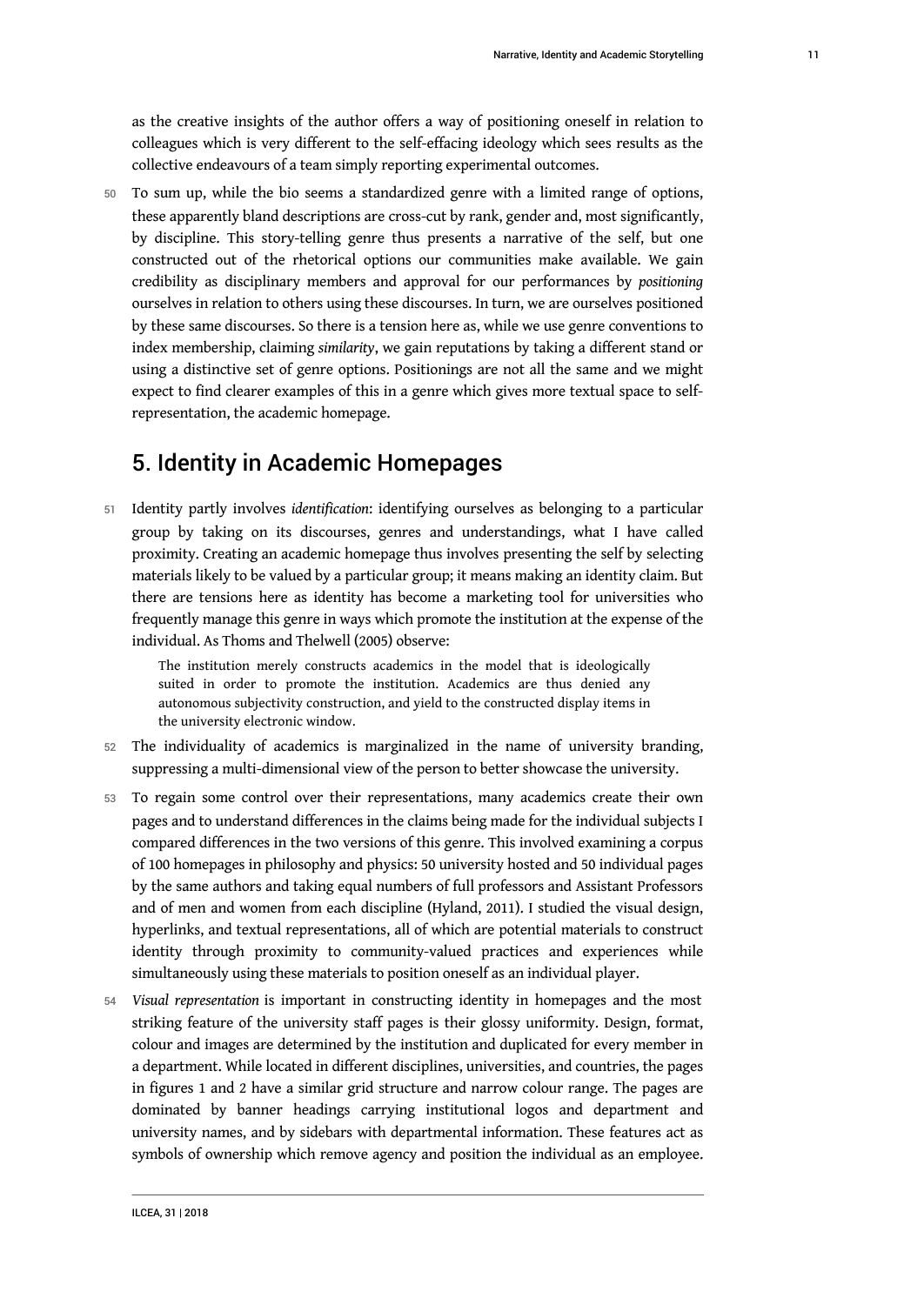Following left to right reading conventions, for example, the text on the left is scanned first. It is the "given" of the text, providing the context in which we "read" the author himself. The institutional context is therefore the point of departure for the representation of the academic's identity.



Figure 1. - A Harvard academic university homepage

Figure 2. - University College London academic university homepage

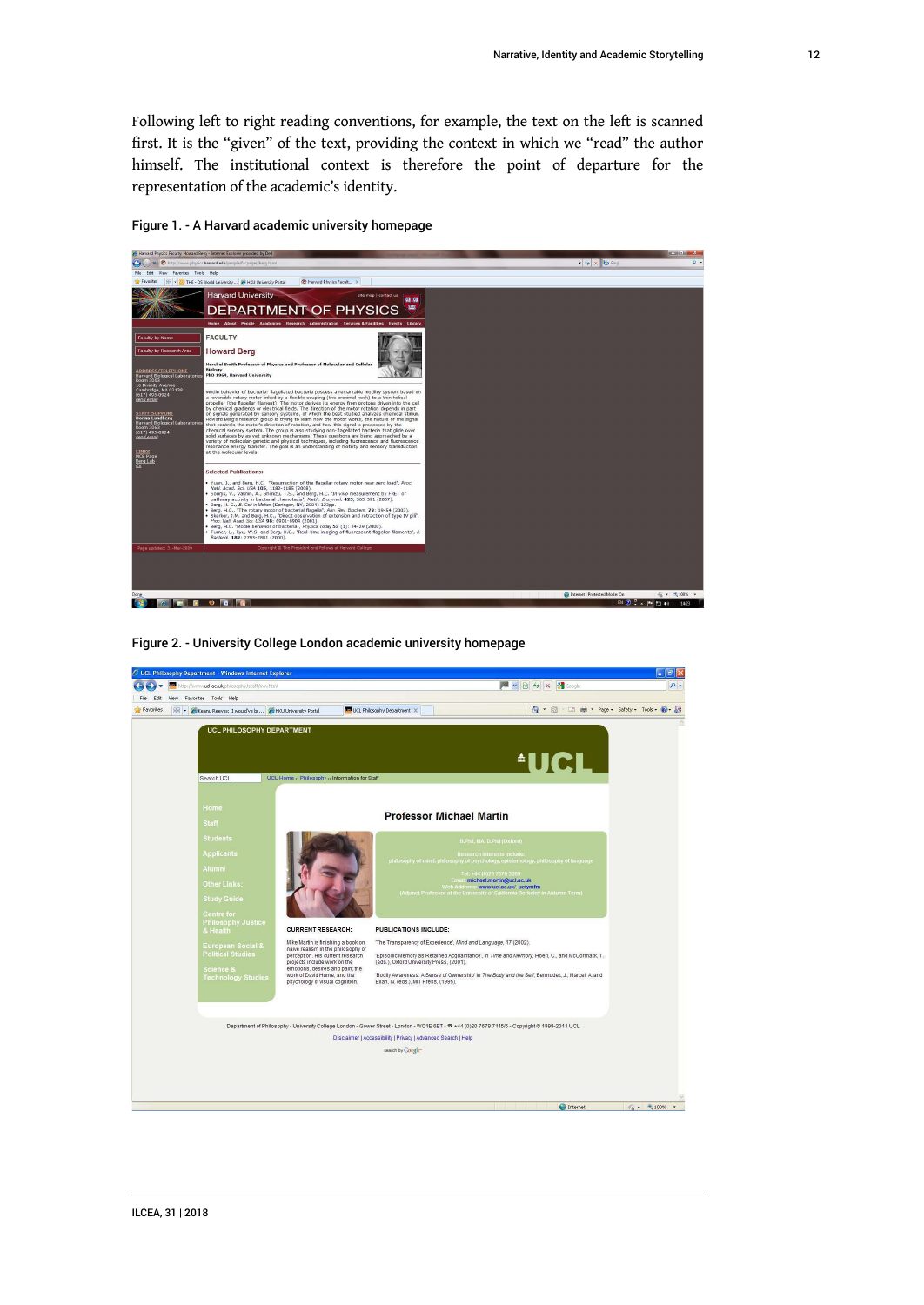- 55 Squeezed into the remaining space, subjects are presented through a brief paragraph, contact details, publication list, and a photograph. The tightly cropped portrait minimizes context and disconnects the subject from time and place. Depicting individuals in this way produces an exclusively professional persona and reduces the individual to a generic academic filling a vacant place on the homepage. Repeated across an entire department these features construct the subject as just one academic among many, subjugating individuality to the institution (Hyland, 2013).
- 56 Hyperlinks are also important as they help construct identity by association. Who we publicly connect with says something about our interests, our communities and how we want to be seen. Unsurprisingly, however, the university pages are dominated by institutional links with 31.8% to the department, 12.9% to the university and 16% to courses and student matters. Almost two thirds of the 700 links are connected to institutional targets and just 11% to the individual subject.
- 57 Because of this, academics attempt to reclaim some control over their identity representations through creating personal pages. Visually these are generally more homespun and individual. Stripped of university branding, logos, institutional advertising and glossy homogeneity, these "home-made" pages generally adopt a more personal way of addressing readers. They are more idiosyncratic and distinctive, conveying integrity through minimalism and DIY design. One way authors personalised their homepages is through more and more varied photographs, so there were 5 times more photos in the personal pages and 80% of these were of children, partners, pets, landscapes and hobbies rather than the author, revealing the writer as someone with a life outside university. In these pages the visual does not merely embellish text, but plays a central role in presenting the self.
- 58 Links are also different on personal pages, thus contributing to a more individual identity by creating a network of personally meaningful connections. When given a choice, authors reduced links to their university and department, which fell to 6.5% and 5.3%, respectively, and increased them to their publications and disciplines. Links to publications shot up from 14.2% to 49% and most academics linked to their pdfs and reference lists. But disciplinary links are also far more important here, rising from 4.8% to 10%, taking readers to labs, journal sites, professional associations, and so on. Thus authors used their personal pages to showcase *themselves* as academics rather than their institutions.
- 59 Despite these differences, however, there were considerable resemblances in the ways authors described themselves with over 80% of the pages mentioning jobs, research and publications and only 11% giving any personal information at all. Of the 800 links on personally constructed homepages just 88 (10.8%) referred readers to non-work pages, usually personal interest and hobby sites, another third, however, simply loaded a curriculum vitae which re-presented the writer's academic credentials. So while some used their personal page as a chance to present an academic-self more creatively, most remained adamantly professional scholars. But while academics aren't obliged to post personal information, there is a marked absence of any sense of author individuality. A homepage generates strong *expectations* of personal disclosure and the decision to present only a professional suggests that the bland academic presented is all there is.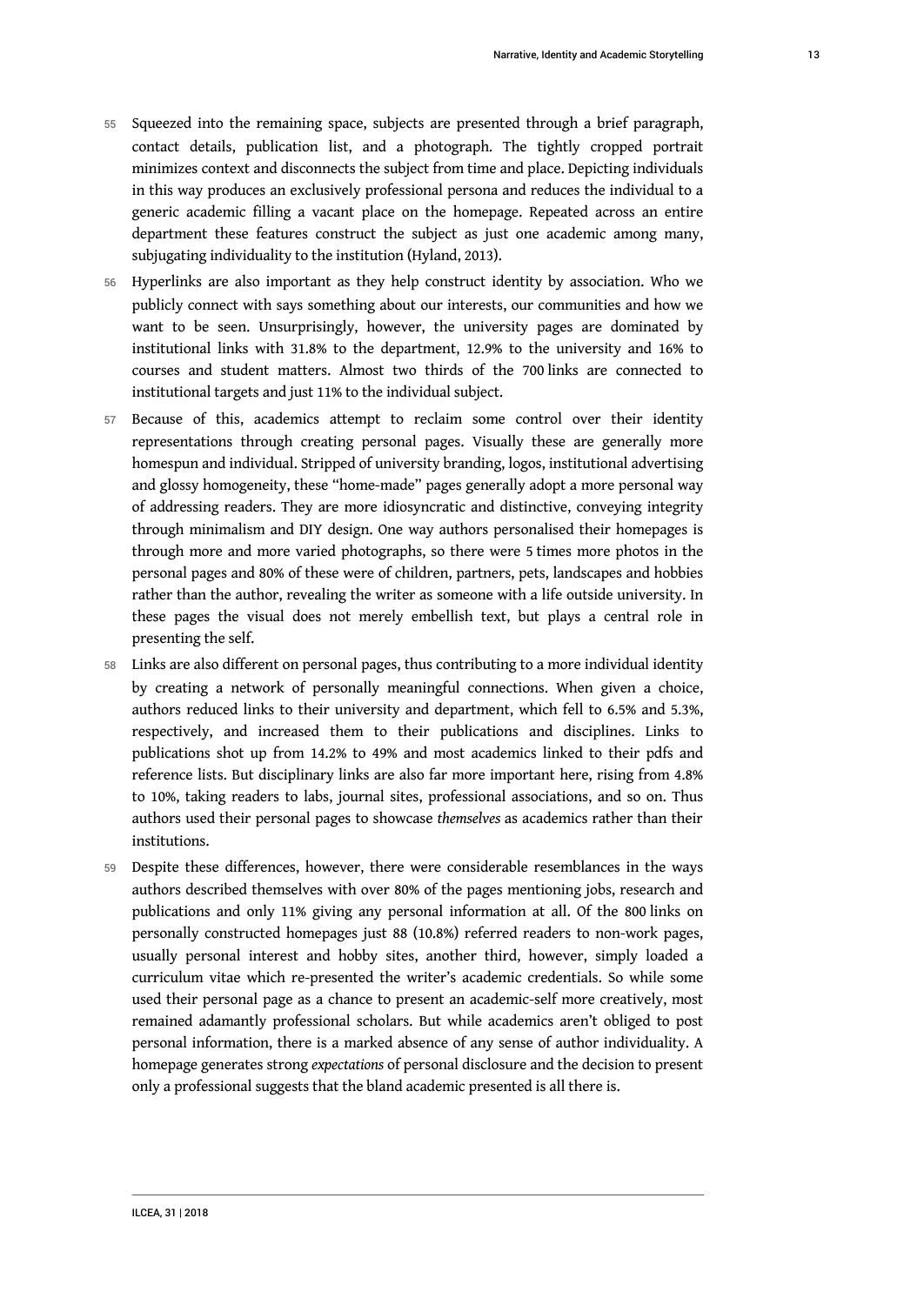- 60 While the genres I have discussed in this paper are not conventional narratives of the traditional problem-solution format, they are available to academics to tell stories about themselves, to present themselves in a way that isn't possible in the confines of the more central, evaluated, knowledge-producing texts. Like those genres, however, acknowledgements, bios and homepages show how we choose our words to connect with others and present ourselves in ways which have value in our communities. These communities privilege certain values and ways of making meanings, so that our selfrepresentations relate us to our disciplines.
- 61 In one sense, then, identity means constructing credibility: we seek to present ourselves as recognisable, and recognisably competent, students, teachers, nurses, fishmongers, or whatever. We do this by negotiating a self which is coherent and meaningful to both the individual and the group. This means, of course, that identity is not simply a matter of personal choice. We cannot just be whoever we want to be. But it also means that we are not just prisoners of our social groups. The narratives we present, the stories we tell of ourselves are not created in a social vacuum. These genres are constraining as they restrict what rhetorical habits we can bring from our past experiences and what we use from those available.
- 62 But genres are the ways we relate independent beliefs to shared experience and so using corpora to study them shows us something of how, through our repeated choices from a repertoire of options, we display ourselves as the people we want to be. As such, the production of narratives of identity is always the production of community and of self.

#### BIBLIOGRAPHY

BARTHES Roland (1975), "An Introduction to the Structural Analysis of Narrative", *New Literary History*, Baltimore: The Johns Hopkins University Press, *6*(2), 237-272.

BAYNHAM Mike (2006), "Performing self, family and community in Moroccan narratives of migration and settlement", A. de Fina, D. Schiffrin & M. Bamberg (eds), *Discourse and Identity.* Cambridge: Cambridge University Press, 376-397.

BECHER Tony & TROWLER Paul (2001), *Academic tribes and territories: intellectual enquiry and the culture of disciplines* (2nd ed.), Milton Keynes: SRHE/OUP.

BEN-ARI Eyal (1987), "On acknowledgements in ethnographies", *Journal of Anthropological Research, 43*(1), 63-84.

BENWELL Bethan & STOKOE Elizabeth (2006), *Discourse and Identity,* Edinburgh: Edinburgh University Press.

BLOCK David (2006), *Multilingual Identities in a Global City*, Basingstoke: Palgrave.

GEERTZ Charles (1973), *The Interpretation of Cultures,* New York: Basic Books.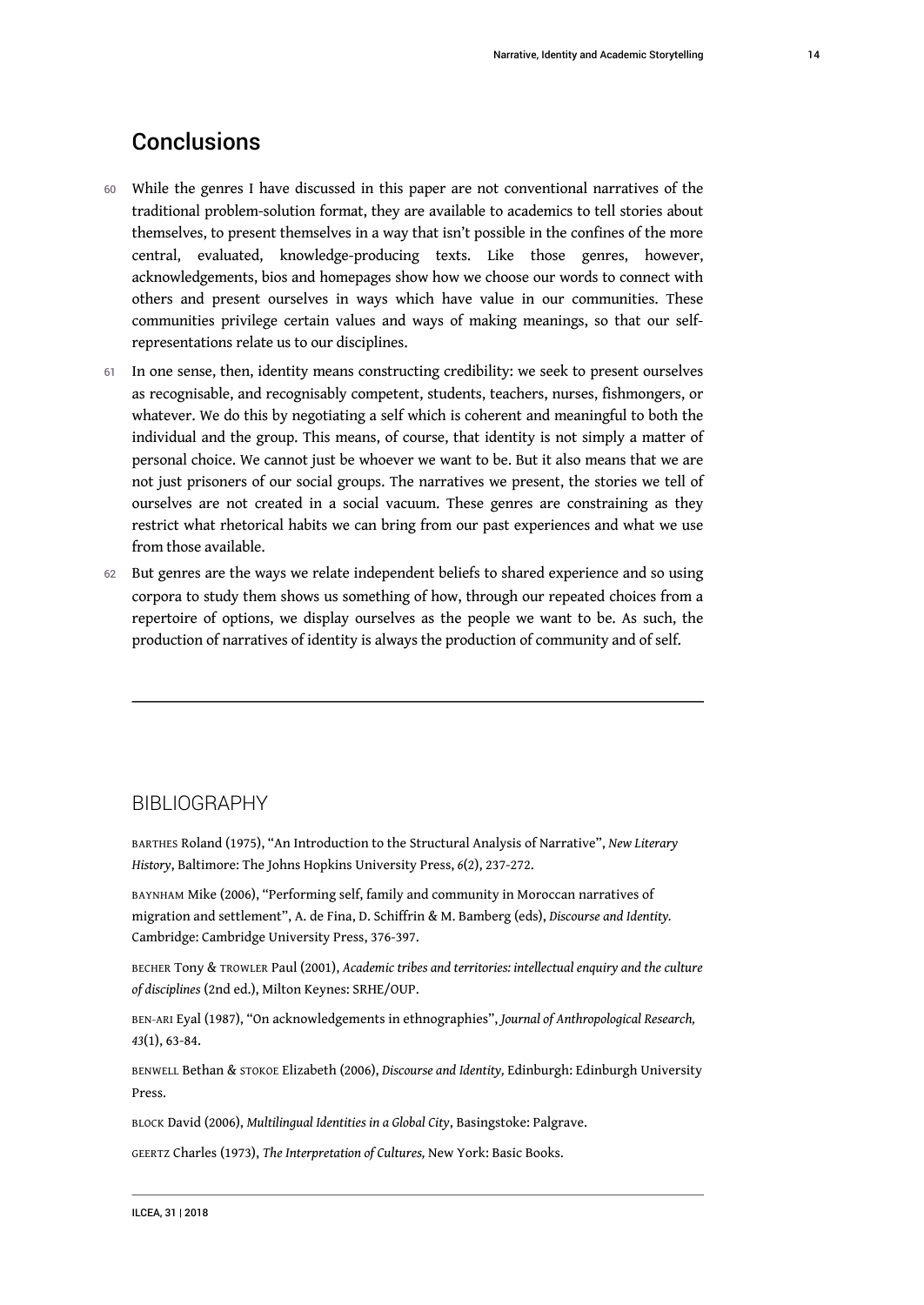GERGEN Kenneth J. & THATCHENKERY Tojo J. (1996), "Organisational science as social construction: postmodern potentials", *The Journal of Applied Behavioral Science*, *32*(4), 356-77.

GIDDENS Anthony (1991), *Modernity and Self-identity: Self and Society in the Late Modern Age*, Cambridge: Polity Press.

GILBERT Nigel G. & MULKAY Michael (1984), *Opening Pandora's Box: a Sociological Analysis of Scientists' Discourse*, Cambridge: Cambridge University Press.

HYLAND Ken (2003), "Dissertation acknowledgments: the anatomy of a Cinderella genre", *Written Communication*, *20*(3), 242-268

HYLAND Ken (2004), *Disciplinary discourses: Social interactions in academic writing*, Michigan: University of Michigan Press.

HYLAND Ken (2011), "The presentation of self in scholarly life: identity and marginalization in academic homepages", *English for Specific Purposes, 30*(4), 286-297.

HYLAND Ken (2012), *Disciplinary identities,* Cambridge: Cambridge University Press.

HYLAND Ken (2013), "Individuality or conformity? Identity in personal and university academic homepages", *Computers and Composition, 29*, 309-322.

HYLAND Ken & TSE Polly (2012), "'She has received many honours': Identity Construction in Article Bio Statements", *Journal of English for Academic Purposes, 11*, 155-165.

IVANIC Roz (1998), *Writing and Identity: The Discoursal Construction of Identity in Academic Writing*, Amsterdam: John Benjamins.

KROSKRITY Paul V. (2000), *Regimes of language: ideologies, polities, and identities*, Santa Fe: SAR Press.

MAURANEN Anna (2006), "Speaking the Discipline: Discourse and Socialisation in ELF and L1 English", K. HYLAND & M. BONDI (eds), *Academic Discourse Across Disciplines,* Frankfort: Peter Lang.

THOMS Lesley & THELWALL Mike (2005), "Academic home pages: reconstruction of the self", *First Monday*, *10*(12), < [https://journals.uic.edu/ojs/index.php/fm/article/view/1302/1222>](https://journals.uic.edu/ojs/index.php/fm/article/view/1302/1222).

#### ABSTRACTS

Understanding narrative as the stories we tell about ourselves in our professional academic lives, I focus here on the genres which, most explicitly, allow us to do this. I want to explore how we construct representations of ourselves, what I shall call "identity narratives", in three rather neglected academic genres where the requirements of anonymity and impersonality are more relaxed. In thesis acknowledgements, bio statements and personal webpages writers are released from formal conventions of disciplinary argument and have an opportunity to reveal something of how they want to be seen by others. The question arises, however, of how they use the opportunities these story-telling genres offer.

Considérant le récit dans la perspective des histoires que nous racontons à propos de nousmêmes dans le cadre de nos vies professionnelles d'universitaires, je m'intéresse aux genres qui nous permettent de le faire de manière plus explicite. Mon objectif ici est d'explorer comment se construisent des représentations de soi, ce que j'appellerai des « récits identitaires », dans trois genres académiques peu explorés jusqu'ici, où les exigences d'anonymat et de dépersonnalisation sont moins contraignantes. Les auteurs des pages de remerciements en début des thèses, des pavés bio et des pages web personnelles sont dégagés des contraintes formelles qui régissent